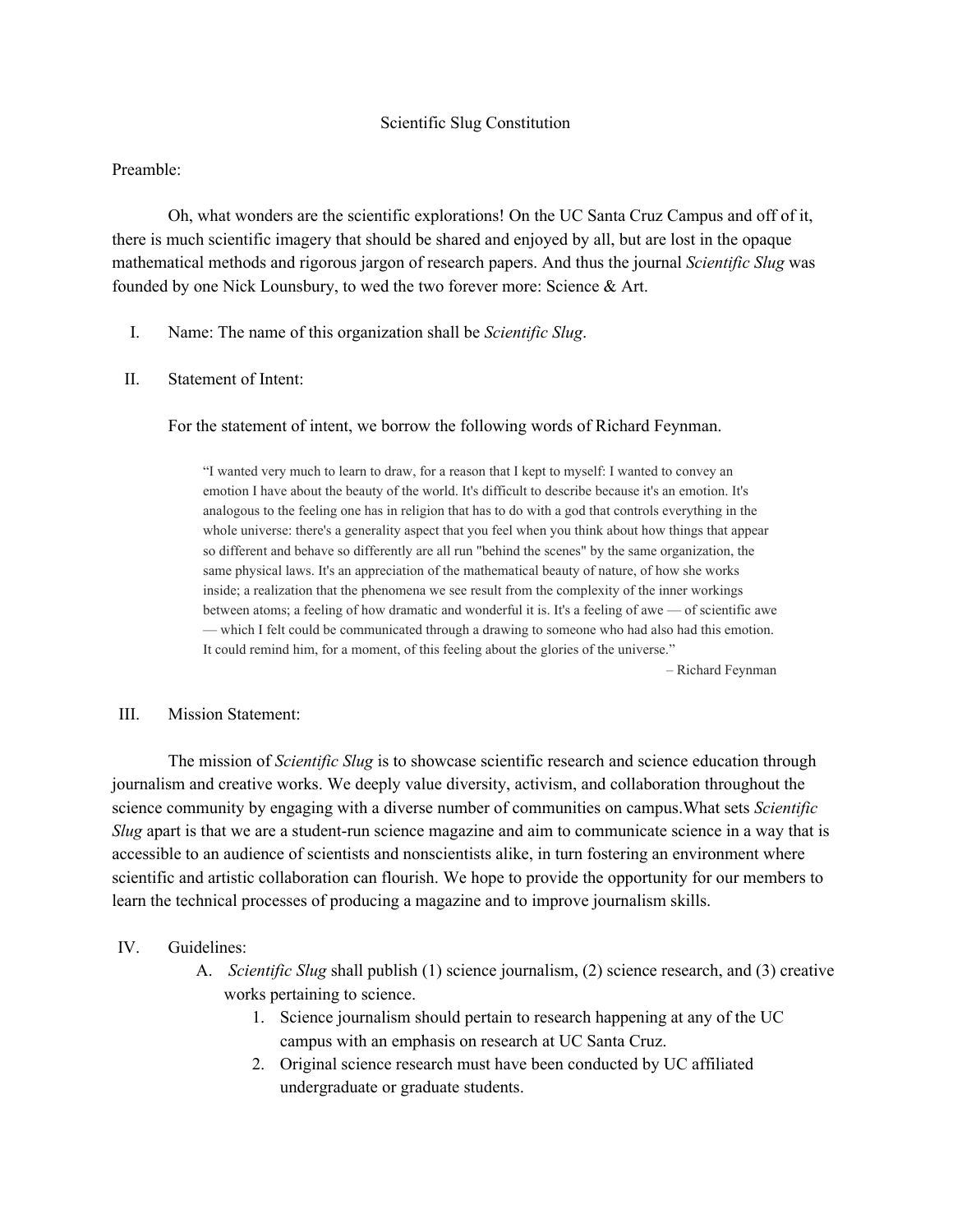- 3. Creative works are free to be of any form, but the ultimate decision on whether or not to publish a work is left to the editors.
- B. *Scientific Slug* shall be a student journal.
- C. *Scientific Slug* shall be printed in a format democratically voted on by the editorial board.
- D. *Scientific Slug* shall post all issues and corrections to the *Scientific Slug* blog.
- *V.* Diversity Guidelines
	- A. *Scientific Slug* is a community that values and respects the orientations, backgrounds and experiences of its members.
	- B. *Scientific Slug* provides a safe space for all scientists, journalists, and artists, no matter their background, to explore ideas and engage with the community at large
- VI. Code of Ethics
	- A. *Scientific Slug* shall endeavor to publish only work that is accurate and considerate of the diverse perspectives of the campus at large. If work is potentially divisive, we shall strive to respect all differences in opinions and support the rights of all to express their views. The organization will exercise caution in publishing works that may potentially violate federal, state, or local laws and will strive to foster an environment free of discrimination or prejudice of any form.

# VII. Membership:

- A. All registered students at UCSC interested in *Scientific Slug* are eligible to be contributors or staff members.
	- 1. Contributors do not attend weekly meetings or participate in production weekend, but their work may be published in the magazine.
	- 2. Staff members attend weekly meetings and participate in production.
		- a) Staff Members are also considered Voting Members, who democratically vote on all matters except Constitutional amendments, impeachment, dismissal of staff, and budgets.
			- (1) Quorum is a minimum 60% of membership
		- b) All Staff Members are part of a Small Group, each of which is headed by a signer.
			- (1) Small groups function to keep signers and members in contact with each other via messaging so that:
				- (a) Members have a person within the leadership to which they can reach for support, notify of absence, etc.
				- (b) Signers keep in touch with members in case of issues, needing support in their tasks, etc.

## VIII. Signers:

- A. All Signers are legally and fiscally responsible for *Scientific Slug*.
- B. If unanimously in disagreement with the outcome of an organization-wide vote, Signers may override the decision.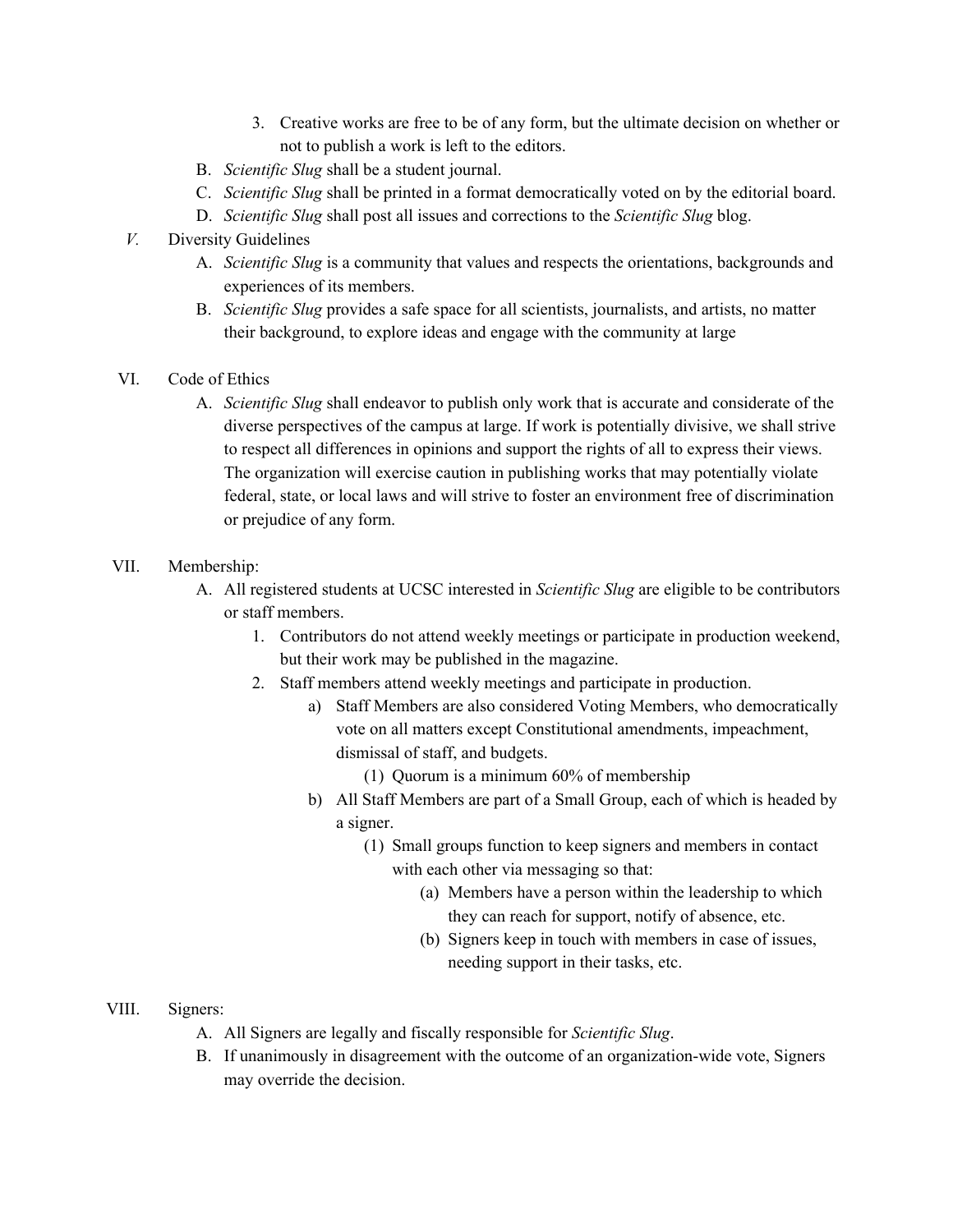- C. The Signers make up the Editorial Board and will act as a collective, or horizontal organization. No Board Member has a higher rank than any other Board Member*.* Instead, Board Member duties will be divided up according to sections VIII.E.1-4.
- D. No more than three Board Members in a given year shall be on track to graduate that year.
- E. The Editorial Board Members shall sign onto at least one of the following positions at the beginning of each school year. All positions must be filled before the magazine can begin work.
	- 1. Publicity: Updates website, posts on social media, designs and executes submissions framework
	- 2. Funding: Acts as financial signer, assigns and organizes funding requests, coordinates Giving Day
	- 3. Membership: Sends out weekly meeting email, keeps attendance, takes charge of recruitment, stays in tune with group dynamics
	- 4. Content/Enrichment: Facilitates article discussion, leads content discussion, coordinates training/workshops.
- F. All Signers democratically vote on what submissions go to press.
- G. New Signers:
	- 1. All staff members select new Signers for the following school year by a democratic vote.
	- 2. Prospective new Signers must submit an application (electronically in an email to scislug@gmailcom) to the existing Signers at least 24 hours before election day.
	- 3. Every prospective signer must have committed at least a quarter of work to *Scientific Slug.*
	- 4. At least one Signer shall not be on track to graduate the year of their duties. In other words, there shall never be a year when all Signers graduate at once.
	- 5. On the day of elections, all applications will be distributed to voting members present.
		- a) Existing signers will outline the main points from each application with the group
		- b) All members are invited to ask questions concerning any of the candidates or applications
		- c) The vote is conducted via zoom poll
			- (1) The vote is rank choice—All voters rank all the candidates from most to least preferred.
		- d) Current membership signer will tally the votes
		- e) If there is a tie in the Signer election process democratic vote, then existing signers break the tie; if there is a tie amongst the signers, then known signers for next year discuss and come to a unanimous decision.
	- 6. If a prospective Signer is due to graduate early, the following year, then an additional Signer (total 5) shall be added to the board.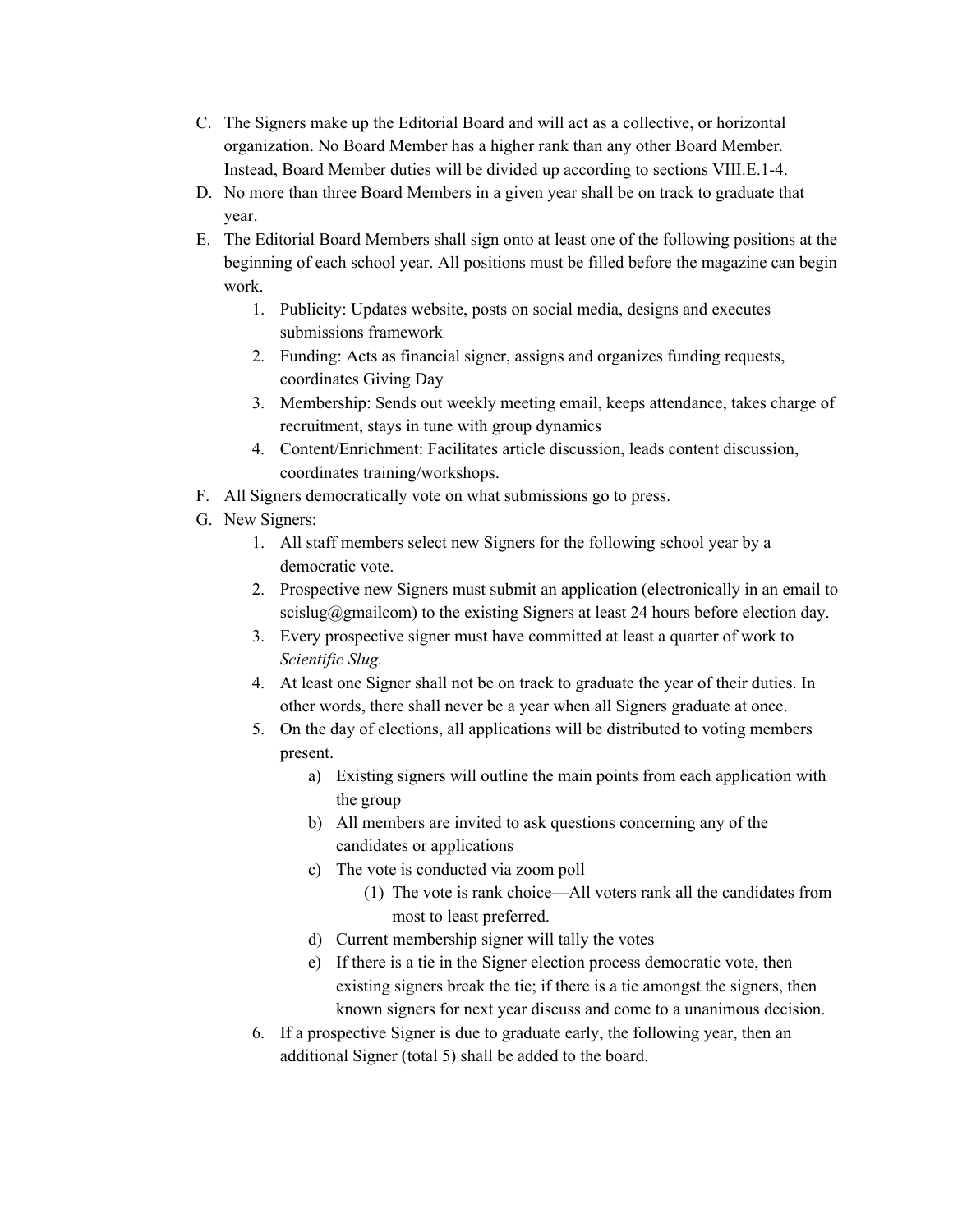- 7. If a Signer must be appointed after elections due to certain circumstances, Scientific Slug will appeal to the referring members and obtain approval for leadership changes which must be enacted.
- IX. Impeachment
	- A. Impeachment and replacement of Signers can be proposed by any staff Member and voted on by the Signers.
	- B. The Signers will then decide when to remove the officer. It must be completed within three weeks of impeachment.
- X. Dismissal of Staff
	- A. Any Staff Member can be dismissed from Scientific Slug Meetings by the Signers, granted there is a democratic majority that wants the Staff Member dismissed.
	- B. Those that are dismissed can still contribute to the magazine, but cannot until the editorial board re-invites them, again through a democratic voting process.
- XI. On Media Law Violations
	- A. *Scientific Slug* will, in general, support its writers in the midst of a media crisis. However, each case must be dealt with separately and shall be discussed with the print media advisor.
	- B. Any statement on behalf of the magazine must be democratically voted on with a  $\frac{3}{4}$ majority by Signers. If there is vehement disagreement on the statement, then an anonymous vote-outcome can be printed along with the statement. (e.g. "Four out of seven editors agreed with the opinion published.")
- XII. On Deciding Student Media Council Representatives
	- A. There shall be one primary representative: Mrunal
	- B. And there shall be one alternate representative: Maggie (fall, winter), replacement in spring
	- C. If there is no volunteer, then the newest signer must participate. If there are two or more 'newest signers', then it comes down to a flip of the coin.
- XIII. On Monetary Decisions
	- A. If there is disagreement on how much to spend on different features of the magazine, then Signers can write budgets that will be voted on.
	- B. Also, if there is a decision on funding that is a cause for 50/50 vehement disagreement, then a Signer can declare a Stalemate. To declare a Stalemate, an email must be sent out to all signers and Susan Watrous with subject title "Stalemate"; this email begins the two week period where budgets are to be created and debates held.
	- C. When the stalemate is finished, and Signers did not find the time to create budgets within two weeks that the stalemate was declared, then it comes to a one time Voting Staff Member vote. Only Voting Staff Members can vote in the popular election: to be a voting Staff Member one must have been a Staff Member for an entire quarter.